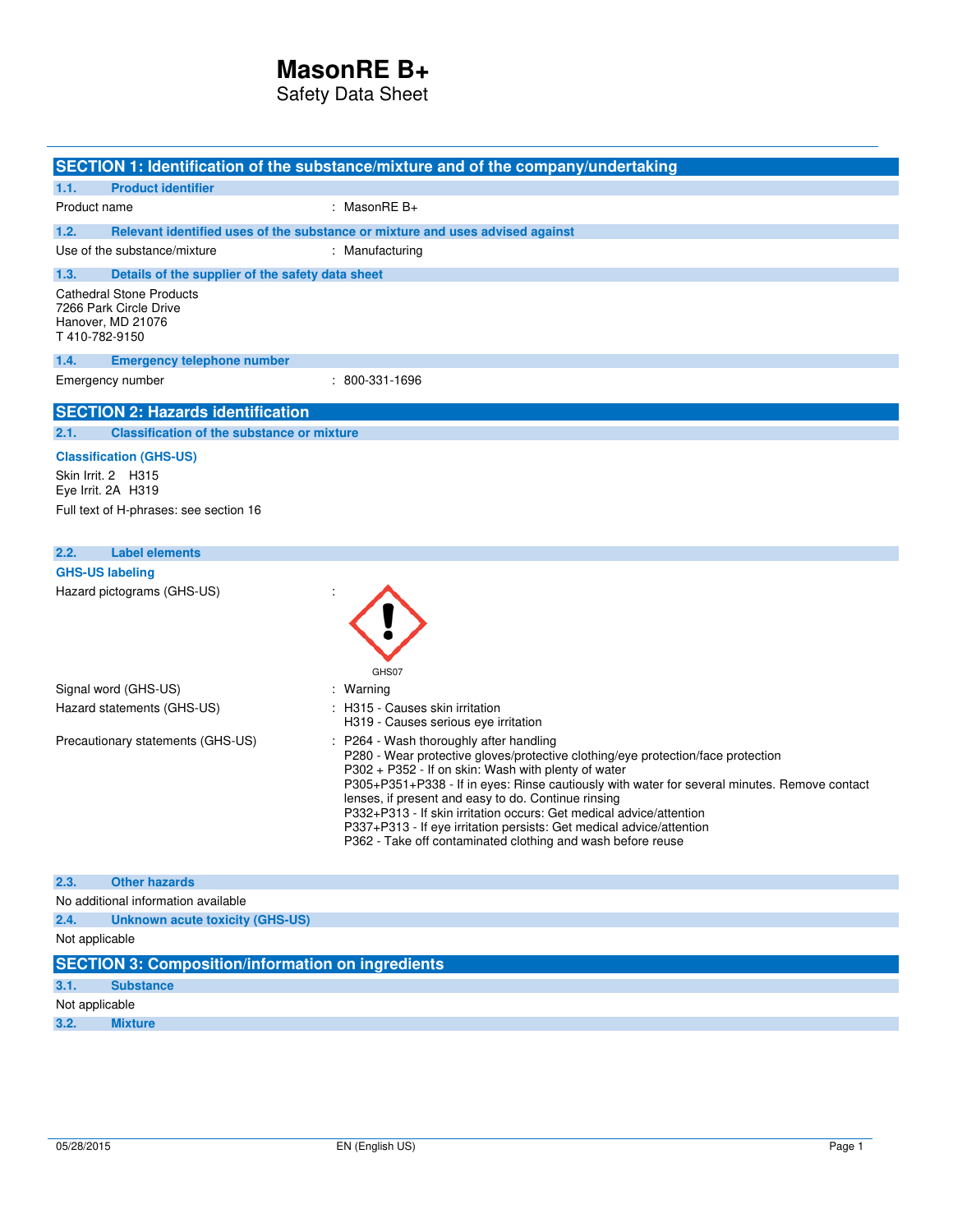Safety Data Sheet

 $\overline{a}$ 

| <b>Name</b>                     | <b>Product identifier</b> | $\%$      | <b>Classification (GHS-US)</b>                                                 |
|---------------------------------|---------------------------|-----------|--------------------------------------------------------------------------------|
| Water                           | (CAS No) 7732-18-5        | 80 - 90   | Not classified                                                                 |
| 2-Butoxyethanol                 | (CAS No) 111-76-2         | $10 - 15$ | Flam. Lig. 4, H227<br>Acute Tox. 4 (Oral), H302<br>Acute Tox. 3 (Dermal), H311 |
| Disodium EDTA                   | (CAS No) 139-33-3         | $5 - 10$  | Not classified                                                                 |
| Cellulose, 2-hydroxyethyl ether | (CAS No) 9004-62-0        | $\lt'$    | Not classified                                                                 |
| Sodium bicarbonate              | (CAS No) 144-55-8         | $\lt'$    | Not classified                                                                 |
| Sodium percarbonate             | (CAS No) 4452-58-8        | ا>        | Not classified                                                                 |

Full text of H-phrases: see section 16

| <b>SECTION 4: First aid measures</b>                                        |                                                                                                                                                  |
|-----------------------------------------------------------------------------|--------------------------------------------------------------------------------------------------------------------------------------------------|
| <b>Description of first aid measures</b><br>4.1.                            |                                                                                                                                                  |
| First-aid measures after inhalation                                         | : Remove person to fresh air and keep comfortable for breathing. Obtain medical attention if<br>breathing difficulty persists.                   |
| First-aid measures after skin contact                                       | Rinse with plenty of water. Rinse shoes and launder clothing before reuse. Seek medical<br>attention if irritation develops or persists.         |
| First-aid measures after eye contact                                        | : Remove contact lenses immediately. Flush eyes with plenty of water for at least 15 minutes.<br>Get medical attention immediately.              |
| First-aid measures after ingestion                                          | : Do not induce vomiting. Give water to victim to drink. Seek medical attention.                                                                 |
| 4.2.<br>Most important symptoms and effects, both acute and delayed         |                                                                                                                                                  |
| Symptoms/injuries after inhalation                                          | : No adverse effects expected under typical use conditions.                                                                                      |
| Symptoms/injuries after skin contact                                        | : Causes skin irritation.                                                                                                                        |
| Symptoms/injuries after eye contact                                         | : Causes eye irritation.                                                                                                                         |
| Symptoms/injuries after ingestion                                           | : My cause stomace or intestinal upset if swallowed.                                                                                             |
| 4.3.                                                                        | Indication of any immediate medical attention and special treatment needed                                                                       |
| No additional information available                                         |                                                                                                                                                  |
| <b>SECTION 5: Firefighting measures</b>                                     |                                                                                                                                                  |
| 5.1.<br><b>Extinguishing media</b>                                          |                                                                                                                                                  |
| Suitable extinguishing media                                                | : Use carbon dioxide, foam, dry chemical or water.                                                                                               |
| Unsuitable extinguishing media                                              | : None.                                                                                                                                          |
| 5.2.<br>Special hazards arising from the substance or mixture               |                                                                                                                                                  |
| Fire hazard                                                                 | : Not flammable.                                                                                                                                 |
| Explosion hazard                                                            | : None known.                                                                                                                                    |
| 5.3.<br><b>Advice for firefighters</b>                                      |                                                                                                                                                  |
| Protection during firefighting                                              | : Firefighters should wear full protective gear.                                                                                                 |
| <b>SECTION 6: Accidental release measures</b>                               |                                                                                                                                                  |
| Personal precautions, protective equipment and emergency procedures<br>6.1. |                                                                                                                                                  |
| 6.1.1.                                                                      |                                                                                                                                                  |
| For non-emergency personnel<br>No additional information available          |                                                                                                                                                  |
| 6.1.2.<br>For emergency responders                                          |                                                                                                                                                  |
| No additional information available                                         |                                                                                                                                                  |
| 6.2.<br><b>Environmental precautions</b>                                    |                                                                                                                                                  |
| Avoid release to the environment.                                           |                                                                                                                                                  |
| 6.3.<br>Methods and material for containment and cleaning up                |                                                                                                                                                  |
| For containment                                                             | Stop the flow of material, if this is without risk.                                                                                              |
| Methods for cleaning up                                                     | Confine spill and soak up with absorbent. Place in an approved container and dispose in<br>accordance with local, state and federal regulations. |
| <b>Reference to other sections</b><br>6.4.                                  |                                                                                                                                                  |
| No additional information available                                         |                                                                                                                                                  |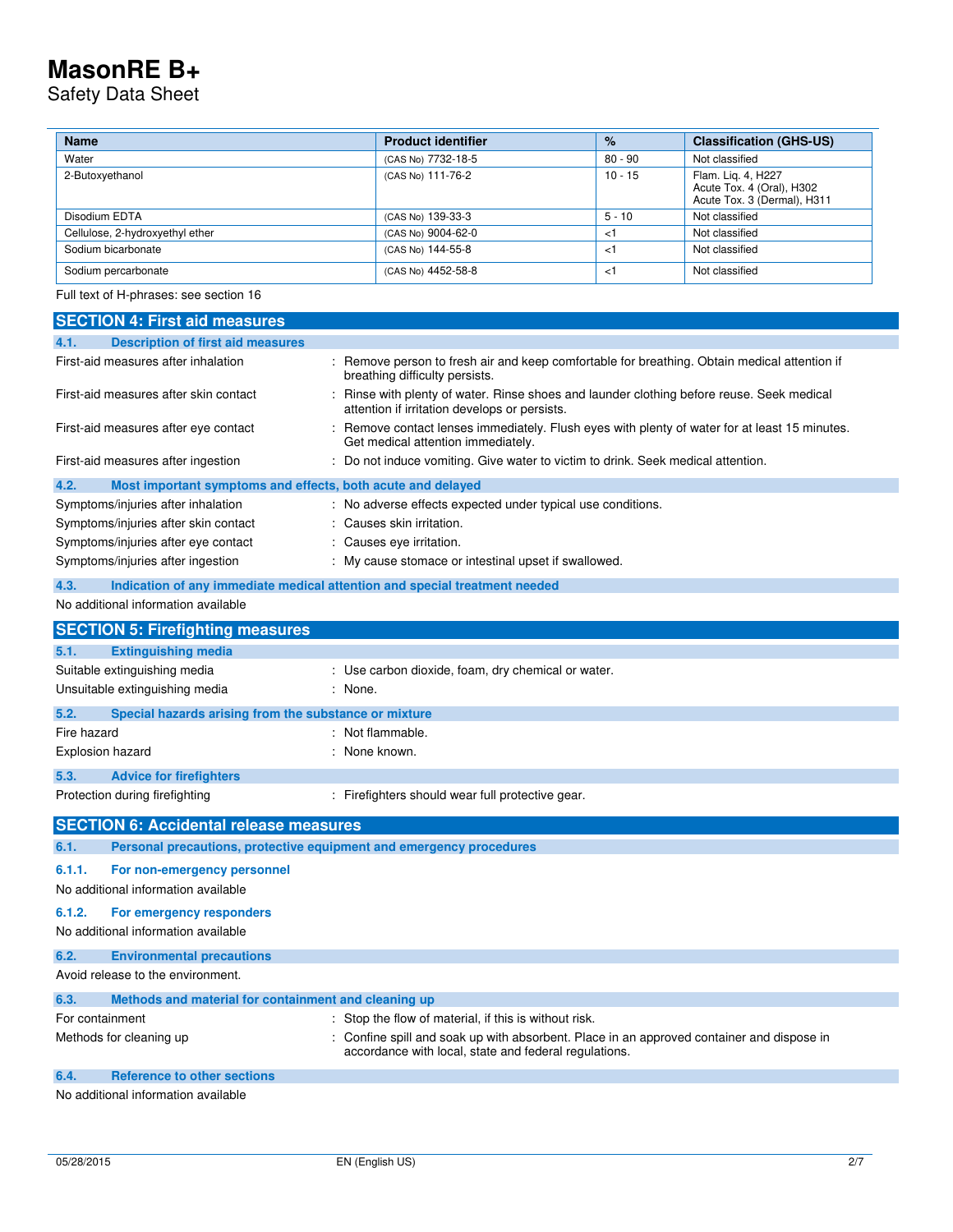Safety Data Sheet

| <b>SECTION 7: Handling and storage</b>                                                                                                         |                                                                      |              |  |  |
|------------------------------------------------------------------------------------------------------------------------------------------------|----------------------------------------------------------------------|--------------|--|--|
| <b>Precautions for safe handling</b><br>7.1.                                                                                                   |                                                                      |              |  |  |
| Precautions for safe handling<br>: Avoid contact with eyes and skin. Wash thoroughly after handling.                                           |                                                                      |              |  |  |
| 7.2.                                                                                                                                           | Conditions for safe storage, including any incompatibilities         |              |  |  |
| Storage conditions                                                                                                                             | : Keep container closed. Store at ambient temperature.               |              |  |  |
| <b>Specific end use(s)</b><br>7.3.                                                                                                             |                                                                      |              |  |  |
| No additional information available                                                                                                            |                                                                      |              |  |  |
|                                                                                                                                                | <b>SECTION 8: Exposure controls/personal protection</b>              |              |  |  |
| 8.1.<br><b>Control parameters</b>                                                                                                              |                                                                      |              |  |  |
| Cellulose, 2-hydroxyethyl ether (9004-62-0)                                                                                                    |                                                                      |              |  |  |
| <b>ACGIH</b>                                                                                                                                   | Not applicable                                                       |              |  |  |
| <b>OSHA</b>                                                                                                                                    | Not applicable                                                       |              |  |  |
| Disodium EDTA (139-33-3)                                                                                                                       |                                                                      |              |  |  |
| <b>ACGIH</b>                                                                                                                                   | Not applicable                                                       |              |  |  |
| <b>OSHA</b>                                                                                                                                    | Not applicable                                                       |              |  |  |
| 2-Butoxyethanol (111-76-2)                                                                                                                     |                                                                      |              |  |  |
| <b>ACGIH</b>                                                                                                                                   | ACGIH TWA (ppm)                                                      | 20 ppm       |  |  |
| <b>OSHA</b>                                                                                                                                    | OSHA PEL (TWA) (mg/m <sup>3</sup> )                                  | 240 mg/m $3$ |  |  |
| <b>OSHA</b>                                                                                                                                    | OSHA PEL (TWA) (ppm)                                                 | 50 ppm       |  |  |
| Water (7732-18-5)                                                                                                                              |                                                                      |              |  |  |
| <b>ACGIH</b>                                                                                                                                   | Not applicable                                                       |              |  |  |
| <b>OSHA</b>                                                                                                                                    | Not applicable                                                       |              |  |  |
| Sodium bicarbonate (144-55-8)                                                                                                                  |                                                                      |              |  |  |
| <b>ACGIH</b>                                                                                                                                   | Not applicable                                                       |              |  |  |
| <b>OSHA</b>                                                                                                                                    | Not applicable                                                       |              |  |  |
| Sodium percarbonate (4452-58-8)                                                                                                                |                                                                      |              |  |  |
| <b>ACGIH</b>                                                                                                                                   | Not applicable                                                       |              |  |  |
| <b>OSHA</b>                                                                                                                                    | Not applicable                                                       |              |  |  |
|                                                                                                                                                |                                                                      |              |  |  |
| 8.2.<br><b>Exposure controls</b><br>Hand protection                                                                                            |                                                                      |              |  |  |
| Eye protection                                                                                                                                 | : Wear impervious gloves to minimize skin contact.<br>: Face shield. |              |  |  |
| Skin and body protection                                                                                                                       | : Wear suitable working clothes.                                     |              |  |  |
| Respiratory protection<br>: If airborne concentrations are above the applicable exposure limits, use NIOSH approved<br>respiratory protection. |                                                                      |              |  |  |
| <b>SECTION 9: Physical and chemical properties</b>                                                                                             |                                                                      |              |  |  |

| 9.1.           | Information on basic physical and chemical properties |
|----------------|-------------------------------------------------------|
| Physical state | : Liquid                                              |
| Color          | : Clear                                               |
| Odor           | : Mild                                                |
| Odor threshold | $: 10$ ppm                                            |
| рH             | : 6.9                                                 |
| Melting point  | : No data available                                   |
| Freezing point | $: -9 \degree C$                                      |
| Boiling point  | : 98 $^{\circ}$ C                                     |
| Flash point    | : No data available                                   |
|                |                                                       |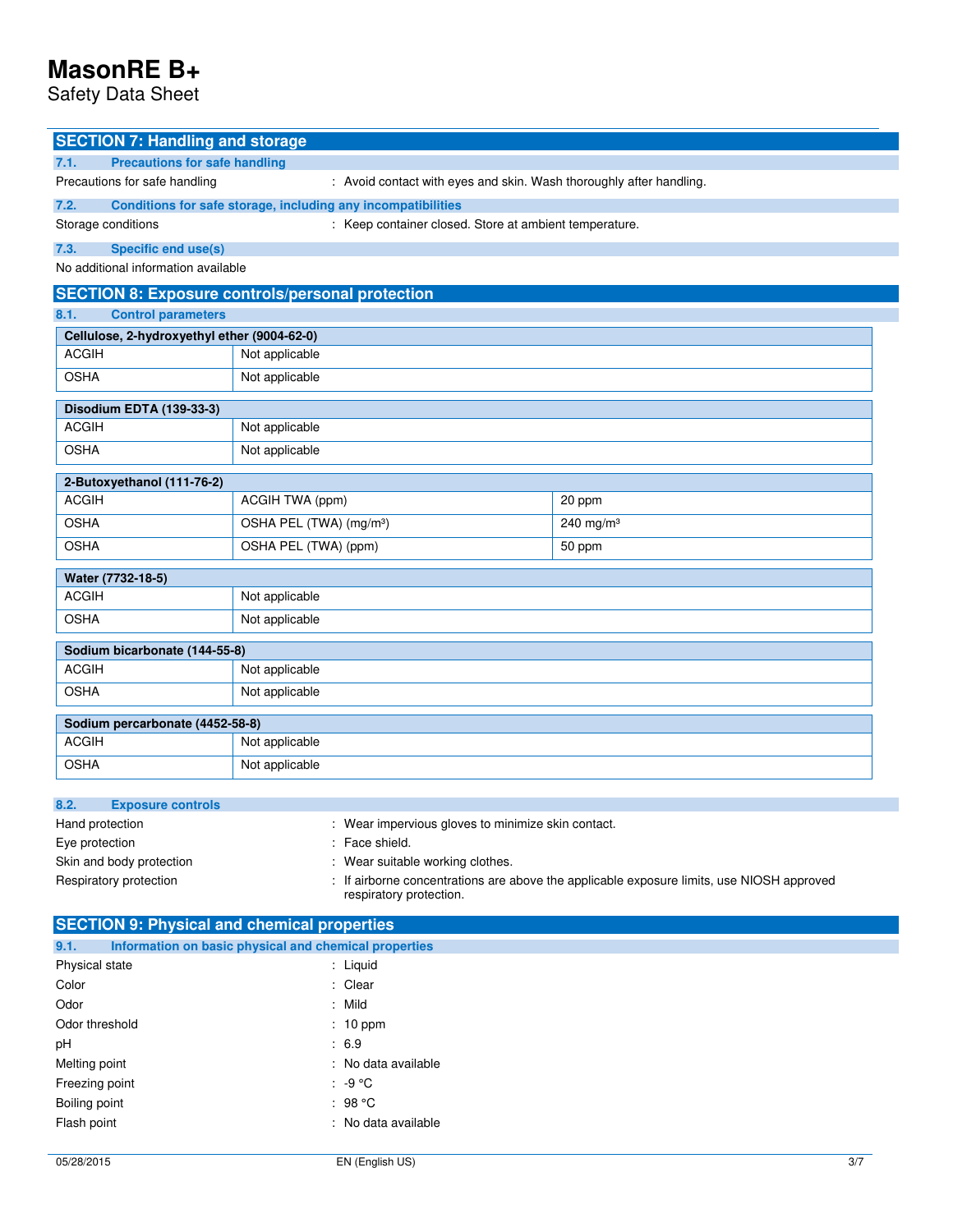### Safety Data Sheet

| No data available |
|-------------------|
| No data available |
| No data available |
| No data available |
| No data available |
| : 20.7 mm Hq      |
| 1.011             |
| No data available |
| Complete          |
| No data available |
| No data available |
| No data available |
| No data available |
| No data available |
| No data available |
| No data available |
|                   |

**9.2. Other information**

No additional information available

|                                                  | <b>SECTION 10: Stability and reactivity</b>                      |  |  |
|--------------------------------------------------|------------------------------------------------------------------|--|--|
| 10.1.                                            | <b>Reactivity</b>                                                |  |  |
|                                                  | No additional information available                              |  |  |
| 10.2.                                            | <b>Chemical stability</b>                                        |  |  |
|                                                  | The product is stable at normal handling and storage conditions. |  |  |
| 10.3.                                            | <b>Possibility of hazardous reactions</b>                        |  |  |
| Will not occur.                                  |                                                                  |  |  |
| 10.4.                                            | <b>Conditions to avoid</b>                                       |  |  |
| None                                             |                                                                  |  |  |
| 10.5.                                            | <b>Incompatible materials</b>                                    |  |  |
| Do not mix with bleach or chlorinated compounds. |                                                                  |  |  |
| 10.6.                                            | <b>Hazardous decomposition products</b>                          |  |  |
| None                                             |                                                                  |  |  |
|                                                  | <b>SECTION 11: Toxicological information</b>                     |  |  |
| 11.1.                                            | Information on toxicological effects                             |  |  |
|                                                  |                                                                  |  |  |

Acute toxicity **in the case of the contract of the contract of the contract of the contract of the contract of the contract of the contract of the contract of the contract of the contract of the contract of the contract of** 

| Disodium EDTA (139-33-3)      |                           |  |
|-------------------------------|---------------------------|--|
| LD50 oral rat                 | 2 g/kg                    |  |
| 2-Butoxyethanol (111-76-2)    |                           |  |
| LD50 oral rat                 | 470 mg/kg                 |  |
| LD50 dermal rabbit            | 99 mg/kg                  |  |
| LC50 inhalation rat (ppm)     | 450 ppm/4h                |  |
| ATE US (oral)                 | 470.000 mg/kg body weight |  |
| ATE US (dermal)               | 220.000 mg/kg body weight |  |
| Water (7732-18-5)             |                           |  |
| LD50 oral rat                 | $> 90$ ml/kg              |  |
| Sodium bicarbonate (144-55-8) |                           |  |
| LD50 oral rat                 | 4220 mg/kg                |  |
| ATE US (oral)                 | 4220.000 mg/kg            |  |
|                               |                           |  |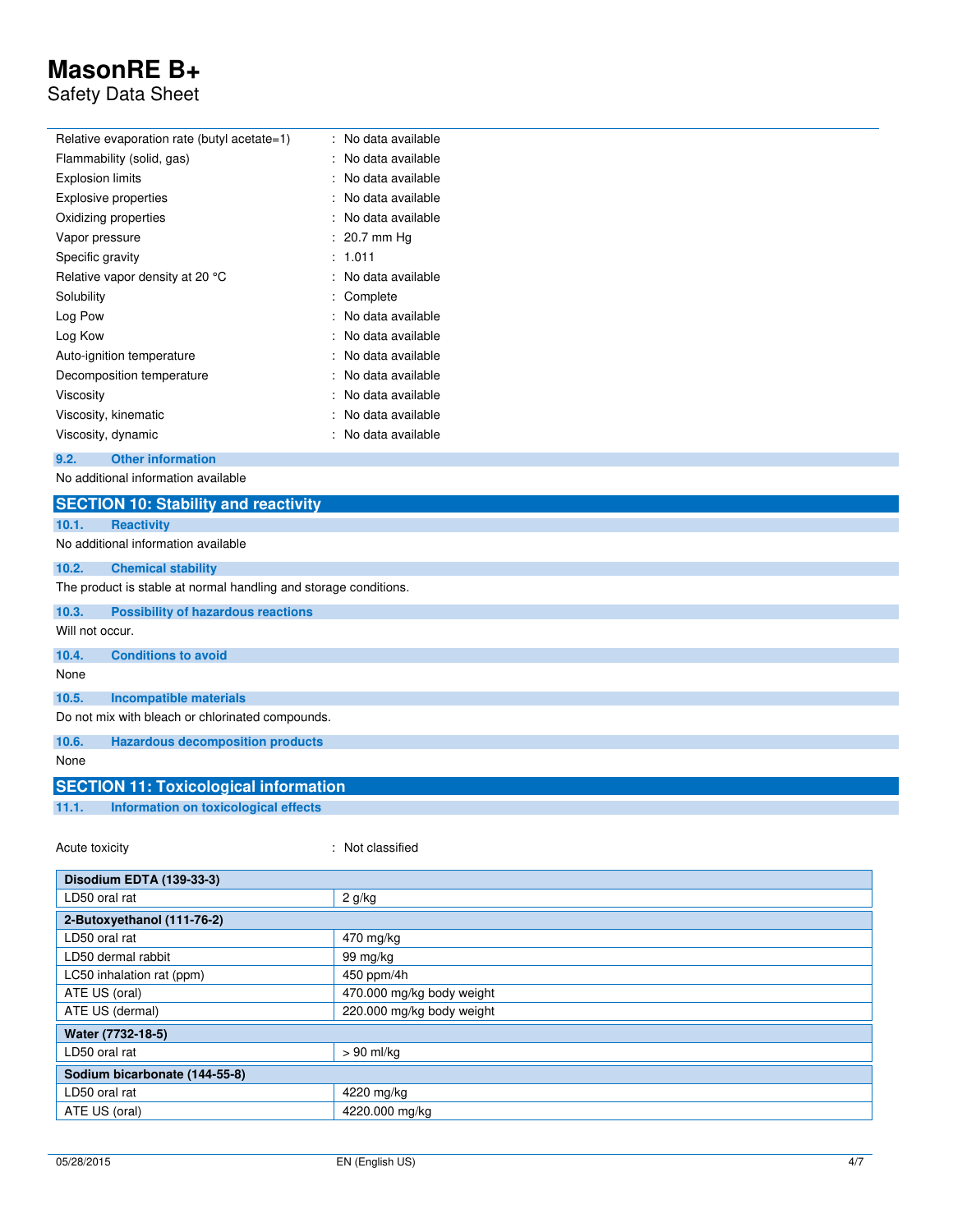### Safety Data Sheet

| Skin corrosion/irritation                        | : Causes skin irritation.        |
|--------------------------------------------------|----------------------------------|
|                                                  | pH: 6.9                          |
| Serious eye damage/irritation                    | : Causes serious eye irritation. |
|                                                  | pH: 6.9                          |
| Respiratory or skin sensitization                | : Not classified                 |
| Germ cell mutagenicity                           | : Not classified                 |
| Carcinogenicity                                  | : Not classified                 |
|                                                  |                                  |
| 2-Butoxyethanol (111-76-2)                       |                                  |
| IARC group                                       | 3 - Not classifiable             |
| Reproductive toxicity                            | Not classified<br>÷              |
| Specific target organ toxicity (single exposure) | : Not classified                 |
|                                                  |                                  |
| Specific target organ toxicity (repeated         | : Not classified                 |
| exposure)                                        |                                  |
|                                                  |                                  |
| Aspiration hazard                                | : Not classified                 |
|                                                  |                                  |

### **SECTION 12: Ecological information**

**12.1. Toxicity** 

| Disodium EDTA (139-33-3)      |                                                                                |  |
|-------------------------------|--------------------------------------------------------------------------------|--|
| LC50 fish 1                   | 320 mg/l (Exposure time: 96 h - Species: Poecilia reticulata [semi-static])    |  |
| 2-Butoxyethanol (111-76-2)    |                                                                                |  |
| LC50 fish 1                   | 1490 mg/l (Exposure time: 96 h - Species: Lepomis macrochirus [static])        |  |
| EC50 Daphnia 1                | > 1000 mg/l (Exposure time: 48 h - Species: Daphnia magna)                     |  |
| LC50 fish 2                   | 2950 mg/l (Exposure time: 96 h - Species: Lepomis macrochirus)                 |  |
| Sodium bicarbonate (144-55-8) |                                                                                |  |
| LC50 fish 1                   | 8250 - 9000 mg/l (Exposure time: 96 h - Species: Lepomis macrochirus [static]) |  |
| EC50 Daphnia 1                | 2350 mg/l (Exposure time: 48 h - Species: Daphnia magna)                       |  |

#### **12.2. Persistence and degradability**

No additional information available

#### **12.3. Bioaccumulative potential**

| 2-Butoxyethanol (111-76-2) |     |
|----------------------------|-----|
| Log Pow                    | v.v |
|                            |     |

### **12.4. Mobility in soil**

No additional information available

| 12.5. | Other adverse effects        |                                                    |
|-------|------------------------------|----------------------------------------------------|
|       | Effect on the global warming | No known ecological damage caused by this product. |

#### **SECTION 13: Disposal considerations 13.1. Waste treatment methods**

Waste disposal recommendations : Dispose of contents/container in accordance with local/regional/national/international regulations.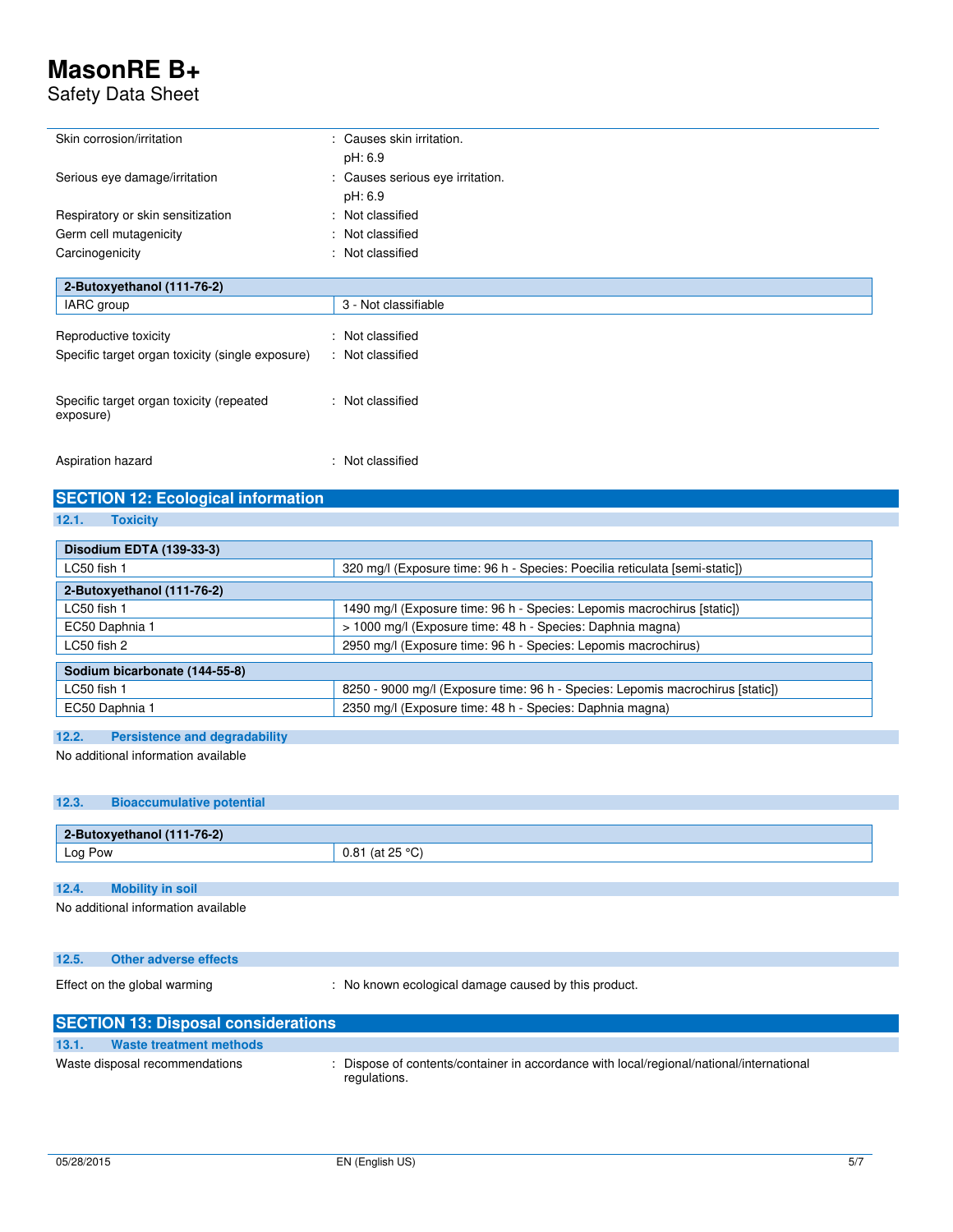Safety Data Sheet

### **SECTION 14: Transport information**

### **Department of Transportation (DOT)**

| Department of Transportation (DOT)<br>In accordance with DOT               |                                                                                                                                                                                                                                                                                                                                                                                                                                                                                                                                                                                                                                                                                                                                                                                                                                                                                                                                                                                                                                                                       |
|----------------------------------------------------------------------------|-----------------------------------------------------------------------------------------------------------------------------------------------------------------------------------------------------------------------------------------------------------------------------------------------------------------------------------------------------------------------------------------------------------------------------------------------------------------------------------------------------------------------------------------------------------------------------------------------------------------------------------------------------------------------------------------------------------------------------------------------------------------------------------------------------------------------------------------------------------------------------------------------------------------------------------------------------------------------------------------------------------------------------------------------------------------------|
| Transport document description                                             | : UN2810 Toxic, liquids, organic, n.o.s. (Ethylene Glycol Monobutyl Ether), 6.1, Ill                                                                                                                                                                                                                                                                                                                                                                                                                                                                                                                                                                                                                                                                                                                                                                                                                                                                                                                                                                                  |
| UN-No.(DOT)<br>DOT Proper Shipping Name                                    | : UN2810<br>: Toxic, liquids, organic, n.o.s.                                                                                                                                                                                                                                                                                                                                                                                                                                                                                                                                                                                                                                                                                                                                                                                                                                                                                                                                                                                                                         |
|                                                                            | (Ethylene Glycol Monobutyl Ether)                                                                                                                                                                                                                                                                                                                                                                                                                                                                                                                                                                                                                                                                                                                                                                                                                                                                                                                                                                                                                                     |
| Department of Transportation (DOT) Hazard<br>Classes                       | : 6.1 - Class 6.1 - Poisonous materials 49 CFR 173.132                                                                                                                                                                                                                                                                                                                                                                                                                                                                                                                                                                                                                                                                                                                                                                                                                                                                                                                                                                                                                |
| Hazard labels (DOT)                                                        | : 6.1 - Poison inhalation hazard                                                                                                                                                                                                                                                                                                                                                                                                                                                                                                                                                                                                                                                                                                                                                                                                                                                                                                                                                                                                                                      |
| Packing group (DOT)                                                        | : III - Minor Danger                                                                                                                                                                                                                                                                                                                                                                                                                                                                                                                                                                                                                                                                                                                                                                                                                                                                                                                                                                                                                                                  |
| DOT Packaging Non Bulk (49 CFR 173.xxx)                                    | : 203                                                                                                                                                                                                                                                                                                                                                                                                                                                                                                                                                                                                                                                                                                                                                                                                                                                                                                                                                                                                                                                                 |
| DOT Packaging Bulk (49 CFR 173.xxx)                                        | : 241                                                                                                                                                                                                                                                                                                                                                                                                                                                                                                                                                                                                                                                                                                                                                                                                                                                                                                                                                                                                                                                                 |
| <b>DOT Symbols</b>                                                         | : G - Identifies PSN requiring a technical name                                                                                                                                                                                                                                                                                                                                                                                                                                                                                                                                                                                                                                                                                                                                                                                                                                                                                                                                                                                                                       |
| DOT Special Provisions (49 CFR 172.102)                                    | : IB3 - Authorized IBCs: Metal (31A, 31B and 31N); Rigid plastics (31H1 and 31H2); Composite<br>(31HZ1 and 31HA2, 31HB2, 31HN2, 31HD2 and 31HH2). Additional Requirement: Only liquids<br>with a vapor pressure less than or equal to 110 kPa at 50 C (1.1 bar at 122 F), or 130 kPa at 55<br>C (1.3 bar at 131 F) are authorized, except for UN2672 (also see Special Provision IP8 in Table<br>2 for UN2672).<br>T7 - 4 178.274(d)(2) Normal 178.275(d)(3)<br>TP1 - The maximum degree of filling must not exceed the degree of filling determined by the<br>following: Degree of filling = $97/1 + a$ (tr - tf) Where: tr is the maximum mean bulk temperature<br>during transport, and tf is the temperature in degrees celsius of the liquid during filling.<br>TP28 - A portable tank having a minimum test pressure of 2.65 bar (265 kPa) may be used<br>provided the calculated test pressure is 2.65 bar or less based on the MAWP of the hazardous<br>material, as defined in 178.275 of this subchapter, where the test pressure is 1.5 times the<br>MAWP. |
| DOT Packaging Exceptions (49 CFR 173.xxx)                                  | : 153                                                                                                                                                                                                                                                                                                                                                                                                                                                                                                                                                                                                                                                                                                                                                                                                                                                                                                                                                                                                                                                                 |
| DOT Quantity Limitations Passenger aircraft/rail : 60 L<br>(49 CFR 173.27) |                                                                                                                                                                                                                                                                                                                                                                                                                                                                                                                                                                                                                                                                                                                                                                                                                                                                                                                                                                                                                                                                       |
| DOT Quantity Limitations Cargo aircraft only (49 : 220 L<br>CFR 175.75)    |                                                                                                                                                                                                                                                                                                                                                                                                                                                                                                                                                                                                                                                                                                                                                                                                                                                                                                                                                                                                                                                                       |
| DOT Vessel Stowage Location                                                | : A - The material may be stowed "on deck" or "under deck" on a cargo vessel and on a<br>passenger vessel.                                                                                                                                                                                                                                                                                                                                                                                                                                                                                                                                                                                                                                                                                                                                                                                                                                                                                                                                                            |
| DOT Vessel Stowage Other                                                   | : 40 - Stow "clear of living quarters"                                                                                                                                                                                                                                                                                                                                                                                                                                                                                                                                                                                                                                                                                                                                                                                                                                                                                                                                                                                                                                |

| <b>SECTION 15: Regulatory information</b>                                 |  |  |  |
|---------------------------------------------------------------------------|--|--|--|
| <b>15.1. US Federal regulations</b>                                       |  |  |  |
| Cellulose, 2-hydroxyethyl ether (9004-62-0)                               |  |  |  |
| Listed on the United States TSCA (Toxic Substances Control Act) inventory |  |  |  |
| Disodium EDTA (139-33-3)                                                  |  |  |  |
| Listed on the United States TSCA (Toxic Substances Control Act) inventory |  |  |  |
| 2-Butoxyethanol (111-76-2)                                                |  |  |  |
| Listed on the United States TSCA (Toxic Substances Control Act) inventory |  |  |  |
| Water (7732-18-5)                                                         |  |  |  |
| Listed on the United States TSCA (Toxic Substances Control Act) inventory |  |  |  |
| Sodium bicarbonate (144-55-8)                                             |  |  |  |
| Listed on the United States TSCA (Toxic Substances Control Act) inventory |  |  |  |